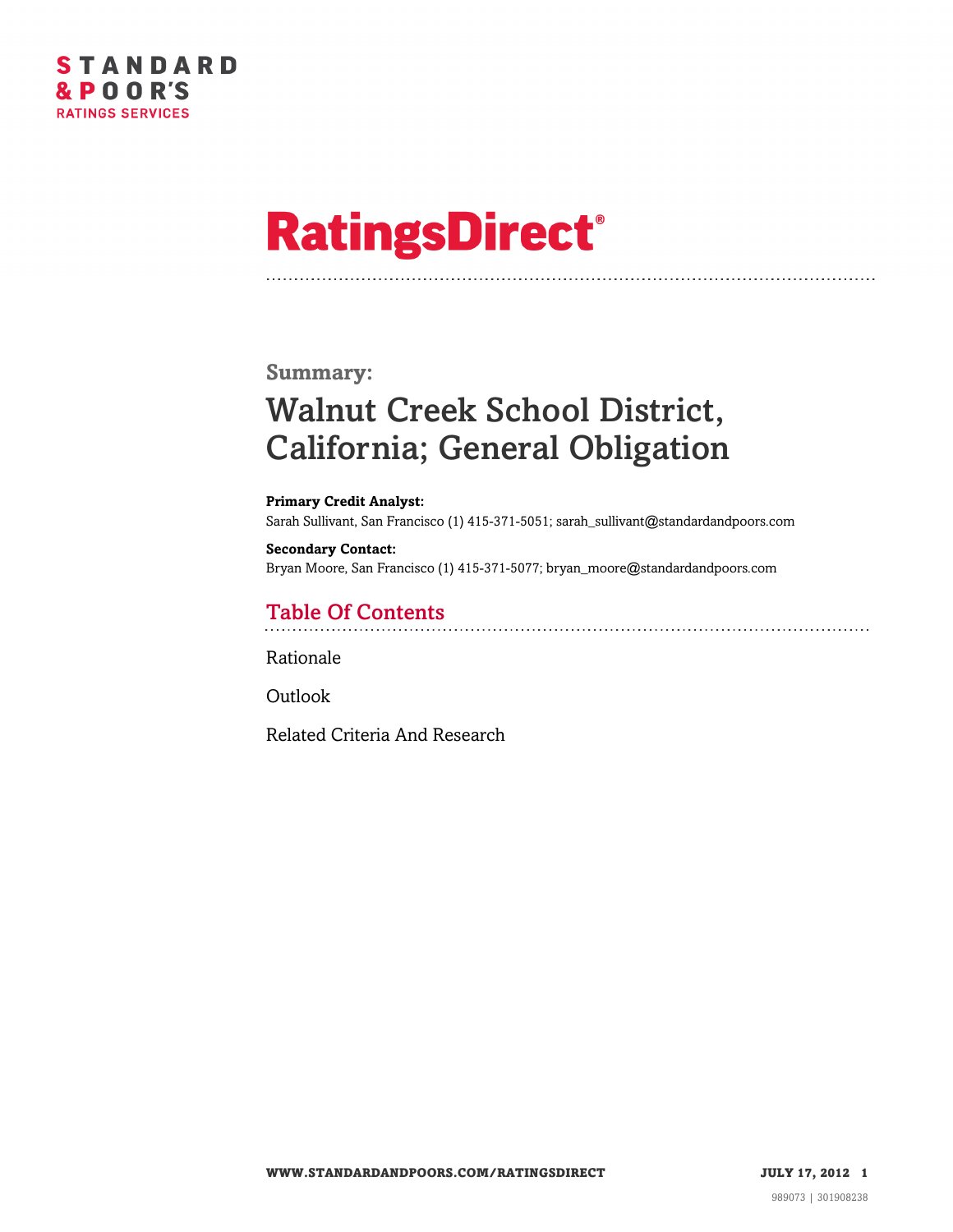### **Summary:**

## Walnut Creek School District, California; General **Obligation**

| Credit Profile                               |           |            |  |
|----------------------------------------------|-----------|------------|--|
| US\$13.2 mil GO bnds ser 2012 due 09/01/2027 |           |            |  |
| Long Term Rating                             | AA/Stable | <b>New</b> |  |
| Walnut Creek Sch Dist GO                     |           |            |  |
| Long Term Rating                             | AA/Stable | Affirmed   |  |

### <span id="page-1-0"></span>Rationale

Standard & Poor's Ratings Services assigned its 'AA' school issuer credit rating to Walnut Creek School District, Calif.'s general obligation (GO) refunding bonds, series 2012. At the same time, Standard & Poor's affirmed its 'AA' long-term rating and underlying rating (SPUR) on the district's GO bonds outstanding. The outlook is stable.

The ratings reflect our view of the district's:

- Very strong income and employment indicators and access to the greater Bay Area economy;
- Growth in average daily attendance (ADA), the primary driver of operating revenues under the state school funding framework;
- Historically strong financial performance, as evidenced by very strong reserve levels; and
- Financial flexibility provided by a voter-approved parcel tax with no sunset date.

Partially offsetting these foregoing strengths, in our view, are recent state funding cuts, which have prompted the district to reduce its operating expenditures and draw down reserves.

Unlimited ad valorem taxes levied on taxable property within the district secure the GO bonds. The Contra Costa County board of supervisors has the power and obligation to levy these taxes at the district's request for the bonds' repayment. The county is required to deposit such taxes, when collected, into the bonds' debt service fund.

Located 25 miles east of San Francisco, the district (with an approximate population of 65,200) serves a portion of Walnut Creek and unincorporated portions of Contra Costa County. We consider the district's income levels to be very strong, with median household effective buying income (EBI) and per capita EBI at 147% and 190%, respectively, of the national levels. Unemployment in the area is less than the state and national averages, at a preliminary 6% for June 2012. Assessed value in the district has declined by approximately 3% to \$9.7 billion since fiscal year 2010 after rising at an average annual rate of 5.4% during the previous five years. Market value per capita is \$149,000, which we consider extremely strong.

ADA in the district has increased steadily since fiscal year 2008, following a period of declining enrollment during which the district approached a level of per-pupil property tax revenues that would have qualified it for "basic-aid" status under the state school funding scheme. From 2009 to 2012 ADA has risen by nearly 12%, reaching 3,412 in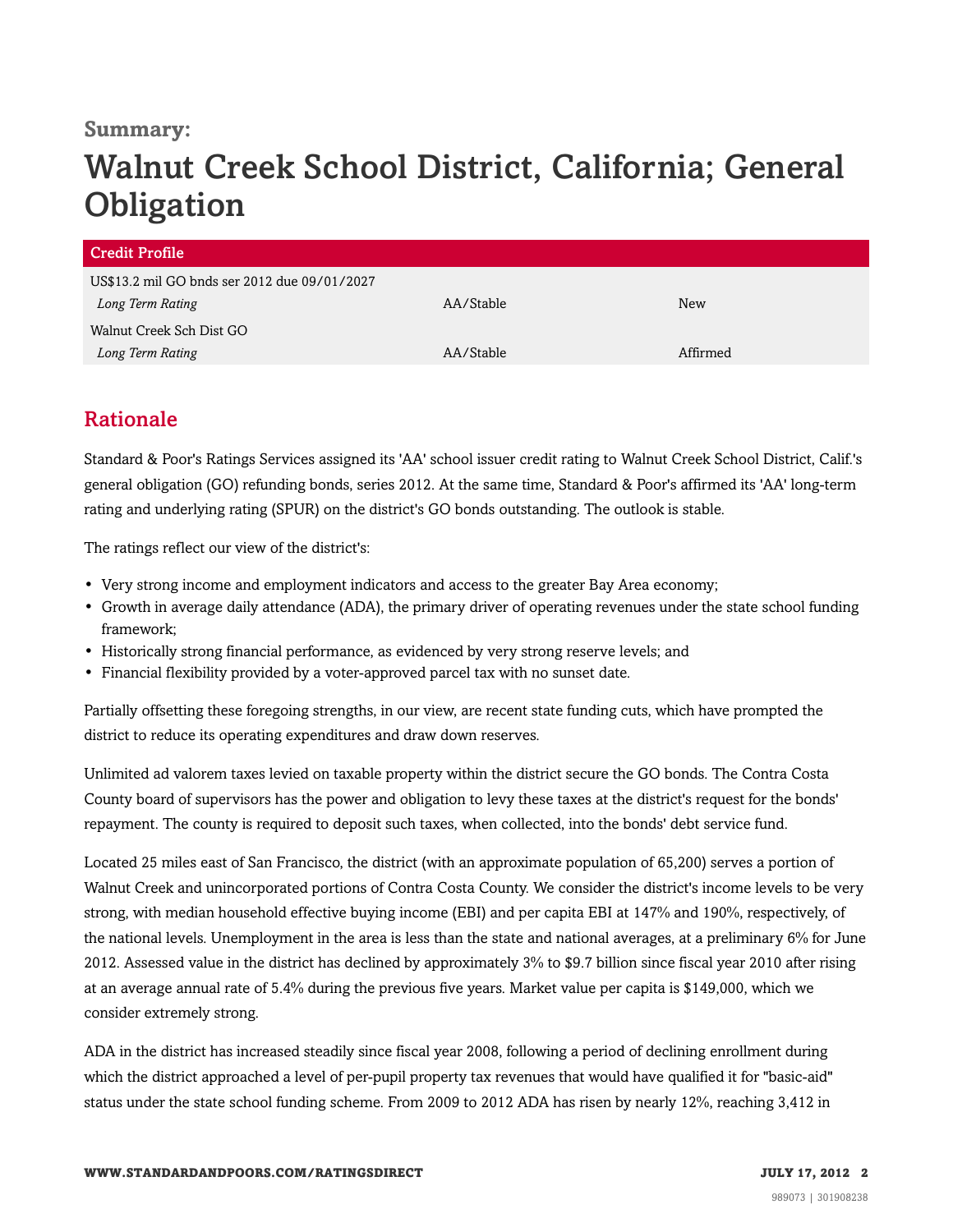2012. We understand that ADA growth has come primarily through kindergarten enrollment and inter-district transfers, and that the district maintains a waiting list of prospective transfer students that could be used to offset potential enrollment declines; however, management projects additional ADA growth in future years resulting from new housing development currently underway in the district.

In our opinion, the district's record of financial performance has been strong, characterized by general fund surpluses and increasing reserves since 2005, even in the context of recent state funding cuts. Total available operating reserves at the end of fiscal year 2011 were about \$9.6 million, or 37% of expenditures. After several years of expenditure reductions to offset declining state funding, the district reported its first general fund deficit in at least five years for the fiscal 2011-2012 year, leaving it with available reserves of \$9.1 million, or 36% of expenditures, which we consider very strong. The district has budgeted for level program expenditures and further revenue cuts in 2012-2013, and currently projects another deficit of \$955,000. We understand that this projection assumes the passage of the proposed November 2012 tax increase; if the tax initiative fails, management reports that it plans to spend down available reserves to approximately \$7.4 million (25%) to make up for the lost revenue.

In addition to receiving regular revenue limit funding from the state, the district has a voter-approved parcel tax that generates approximately \$1.2 million annually (5% of general fund revenues) and has no sunset date. We view the parcel tax, together with funds received from the district's educational foundation, as providing additional revenue flexibility and demonstrating strong community support. Furthermore, because the district receives more than 90% of its revenue limit funding directly from property taxes, its cash position is not as deeply affected by payment deferrals from the state.

We consider the district's management practices "good" under our Financial Management Assessment (FMA) methodology. An FMA of "good" indicates that in our view practices exist in most areas, although not all may be formalized or regularly monitored by governance officials. The district's approach includes the use of external data and independent assumptions for budgeting purposes, as well as long-term financial and capital plans.

We consider the district's overall debt burden low at approximately 2% of market value, but moderate at approximately \$2,844 per capita. We consider the district's debt service carrying charge to be moderate, at 8.4% of noncapital governmental expenditures. The district participates in the state's pension plans and in 2011 fully funded the annual required contributions of \$1.5 million, equivalent to roughly 5% of noncapital expenditures. In addition, the district funds its other postemployment benefits (OPEB) on a pay-as-you-go basis; as of June 30, 2011 the current unfunded OPEB actuarial accrued liability was \$2.6 million.

### <span id="page-2-0"></span>**Outlook**

The stable outlook reflects our view of the district's recent financial performance and the significant financial flexibility provided by strong operating reserves and a permanent parcel tax. We anticipate that the district will experience stable enrollment during the two-year outlook horizon and steady enrollment growth over the medium term, and that it will continue to maintain what we consider to be very strong reserve levels; consequently, we do not expect to change the ratings during the outlook period.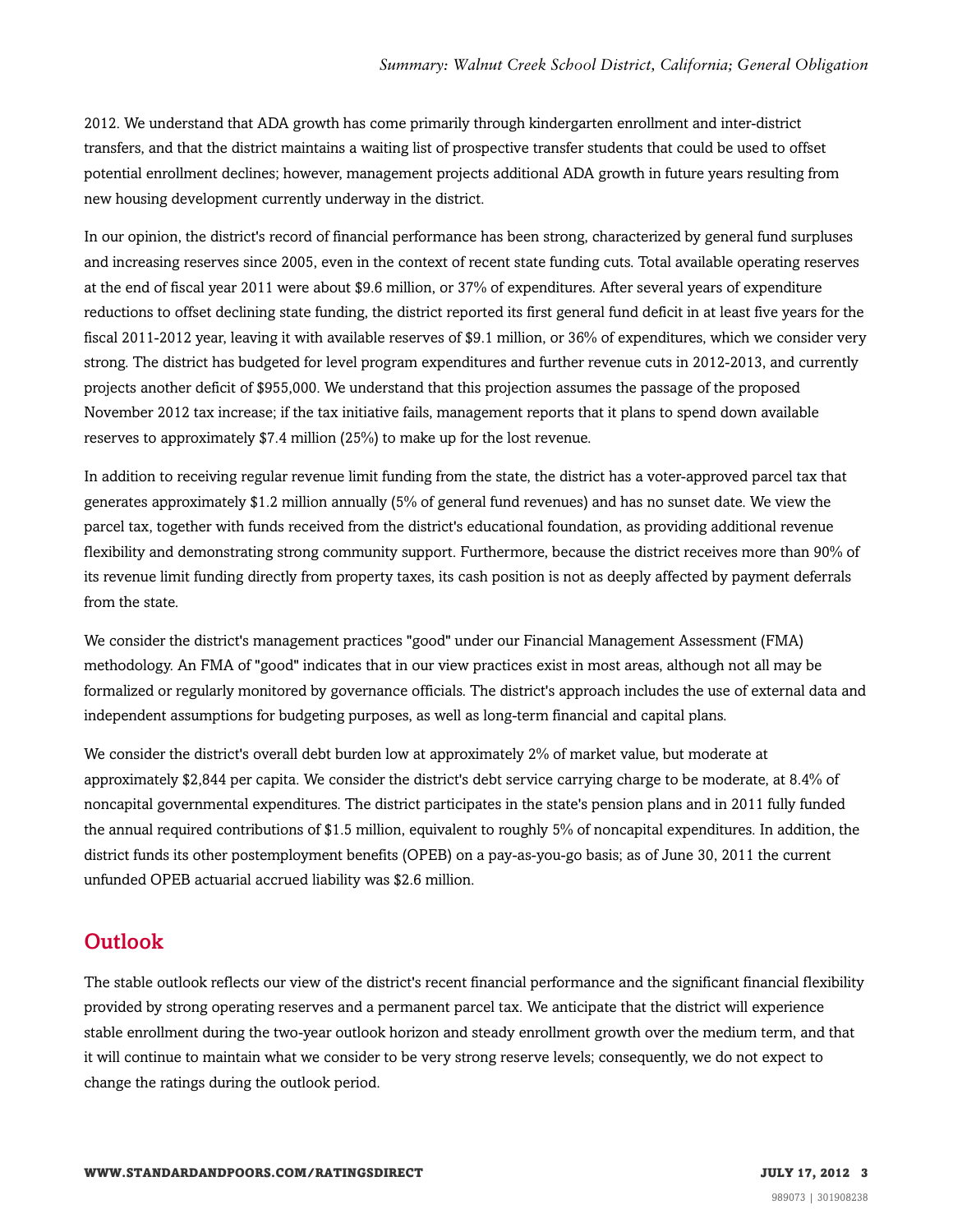### <span id="page-3-0"></span>Related Criteria And Research

- USPF Criteria: GO Debt, Oct. 12, 2006
- USPF Criteria: Key General Obligation Ratio Credit Ranges Analysis Vs. Reality, April 2, 2008

| Ratings Detail (As Of July 17, 2012)        |                 |          |
|---------------------------------------------|-----------------|----------|
| Walnut Creek Sch Dist GO                    |                 |          |
| Long Term Rating                            | AA/Stable       | Affirmed |
| <b>Unenhanced Rating</b>                    | NR(SPUR)        | Current  |
| <b>Walnut Creek Sch Dist GO</b>             |                 |          |
| <b>Unenhanced Rating</b>                    | AA(SPUR)/Stable | Affirmed |
| Many issues are enhanced by bond insurance. |                 |          |

Complete ratings information is available to subscribers of RatingsDirect on the Global Credit Portal at www.globalcreditportal.com. All ratings affected by this rating action can be found on Standard & Poor's public Web site at www.standardandpoors.com. Use the Ratings search box located in the left column.